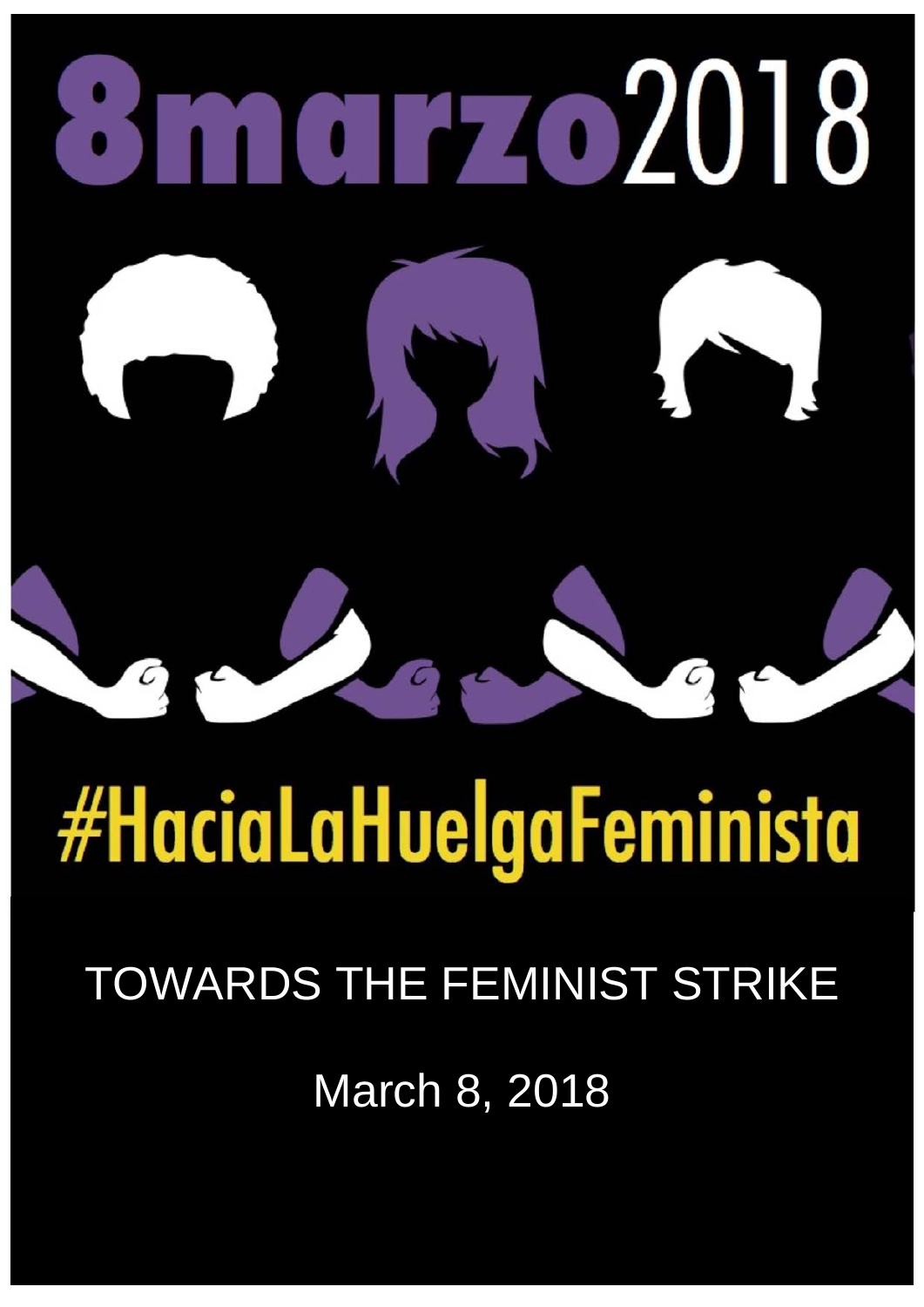#### **Do you want to participate in the Feminist Strike?**

We are calling a strike on paid and all forms of unpaid work, no consumption and studying:

#### **CARE STRIKE - UNPAID WORK**

We stop caring for others to draw attention on the fact that we need to share the care work, not that we want to stop doing it - we believe in caring for others.

Some things we can do:

- Talk with the people in your circle, friends, family, about how to distribute care and domestic work fairly, from 8M's week onward.
- Organise the collective care of the children during 8M.
- Do not do housework on 8M: no cooking, cleaning, washing, laying, ironing, etc.

#### **LABOR STRIKE**

A labour strike means not performing paid labour in companies, businesses, factories, public health services, education, care, etc. as if we physically disappeared from all those spaces during 8M.

#### We can:

- Campaign at work, explaining the reasons for the strike, discussing employment conditions for women in your sector, holding informative meetings about the strike with union reps.
- Learn about legal issues.
- If you are a home helper, an undocumented migrant worker, employed in a small business and you can't possibly join the strike, you may be able to organise activities to explain and promote the strike.

#### **CONSUMER STRIKE**

We won't do any shopping, we'll avoid consumption as much as possible.

We want to build alternative consumer strategies that respect our rights and our lives.

#### These are some ideas that we can follow:

- We propose not to buy any product or service, beyond those essential for the survival of that day (electricity, transport, water, etc.)
- Avoid consumption in shops where women are in poor working and/or living conditions. We want the rights of women workers to be respected.

We understand that a one-day consumer strike doesn't make much of a difference, that's why we suggest that your purchases throughout all of March are conscious and sustainable.

#### **STUDENTS STRIKE**

We invite students at primary, secondary schools and universities to join the strike, because education in all its stages is the key socialising space in which capitalist and patriarchal values are passed on and is far from being a space in which children grow up with equality.

#### How do we propose to go on strike?

- Do not attend school on 8M. Do you have an exam or class in which your attendance is recorded? You have the right to strike in your country: talk to the management team of your institution to solve it.
- Organise actions for 8M's strike. Inform and debate about the situation of female students: undermining, humiliation, invisibility, harassment, etc.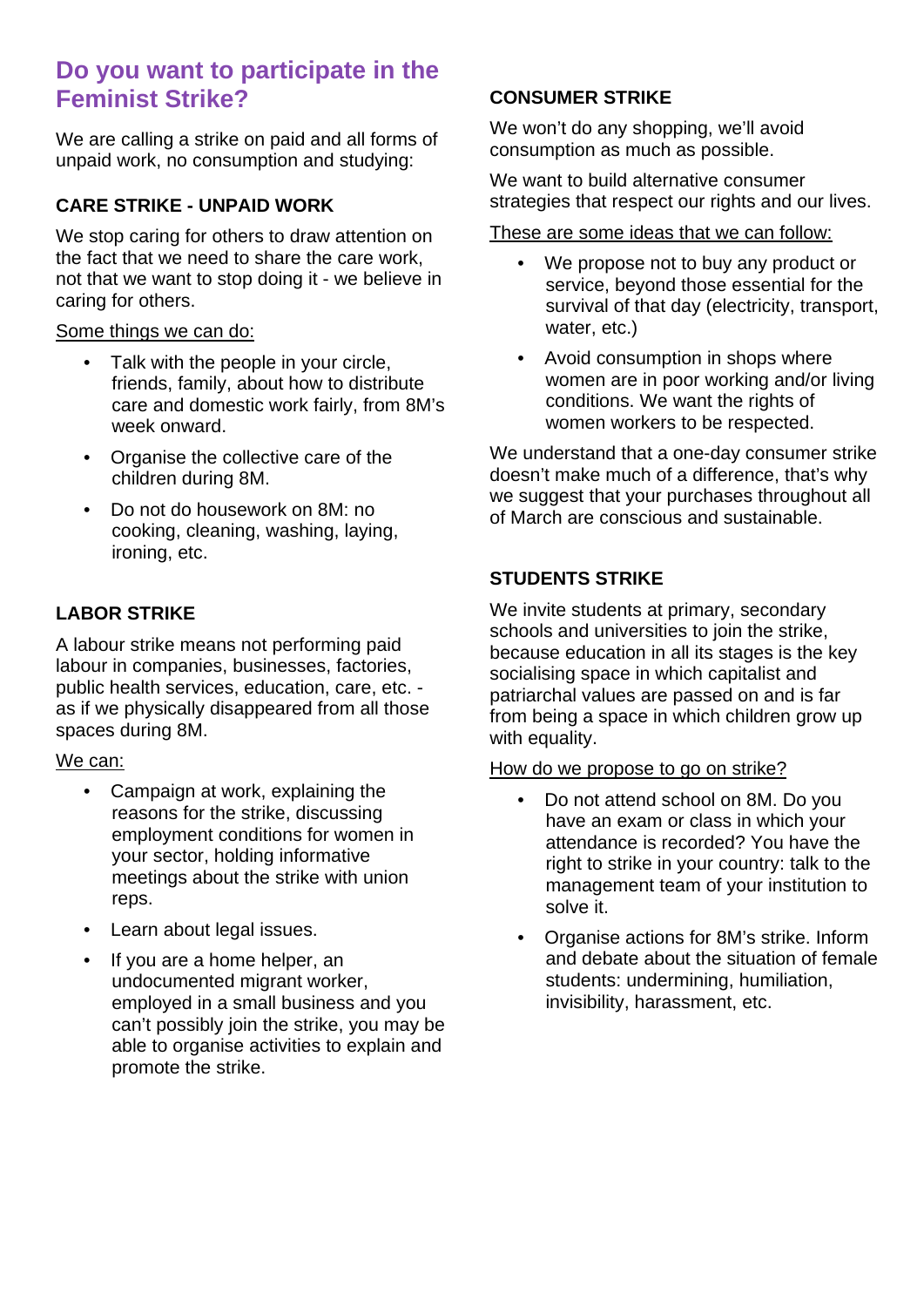### **TOWARDS THE FEMINIST STRIKE**

At the cry of *"not one less, we want to stay alive"*, in 2016 and 2017 millions of women all over the world went on strike.

This year we can go further and go on a strike that doesn't limit itself to the narrow definition of "work" and covers all forms of unseen labour women do everyday.

2018's strike is going beyond paid work, we won't buy anything, we won't do any domestic and care work, we won't study, to show the world that, if we don't work, nothing works: we stop being productive and reproductive. And that's what we call a Feminist Strike.

- We stand against sexist violence.
- We stand for our birth right to decide about our own bodies.
- We stand for the acknowledgment of the value and rights of domestic work and care.
- We stand for social justice; for housing, health and education for all and for a sustainable planet.
- We stand against wars and borders that thwart the lives of thousands of women, children and men.
- We stand united to transform our relationships, our lives and the economy.
- We stand to get together, all of us, to discuss how we can create a fair society.

#### **VIOLENCE**

We stand because

- we miss all the women killed for being women.

- thousands of women suffer from ill treatment by partners or ex-partners who still believe that they own our bodies.

- we are raped by men who think they own our bodies and deny us our humanity with the protection of the State and society.

- sexist violence is domination, it prevent us from being in charge of our lives and bodies, even from the right to walk in the street without fear.

#### We say ENOUGH

to all violence in all areas of our lives: at home, at work, in public spaces like transport, streets, squares; with partners, family, colleagues, society at large and state institutions.